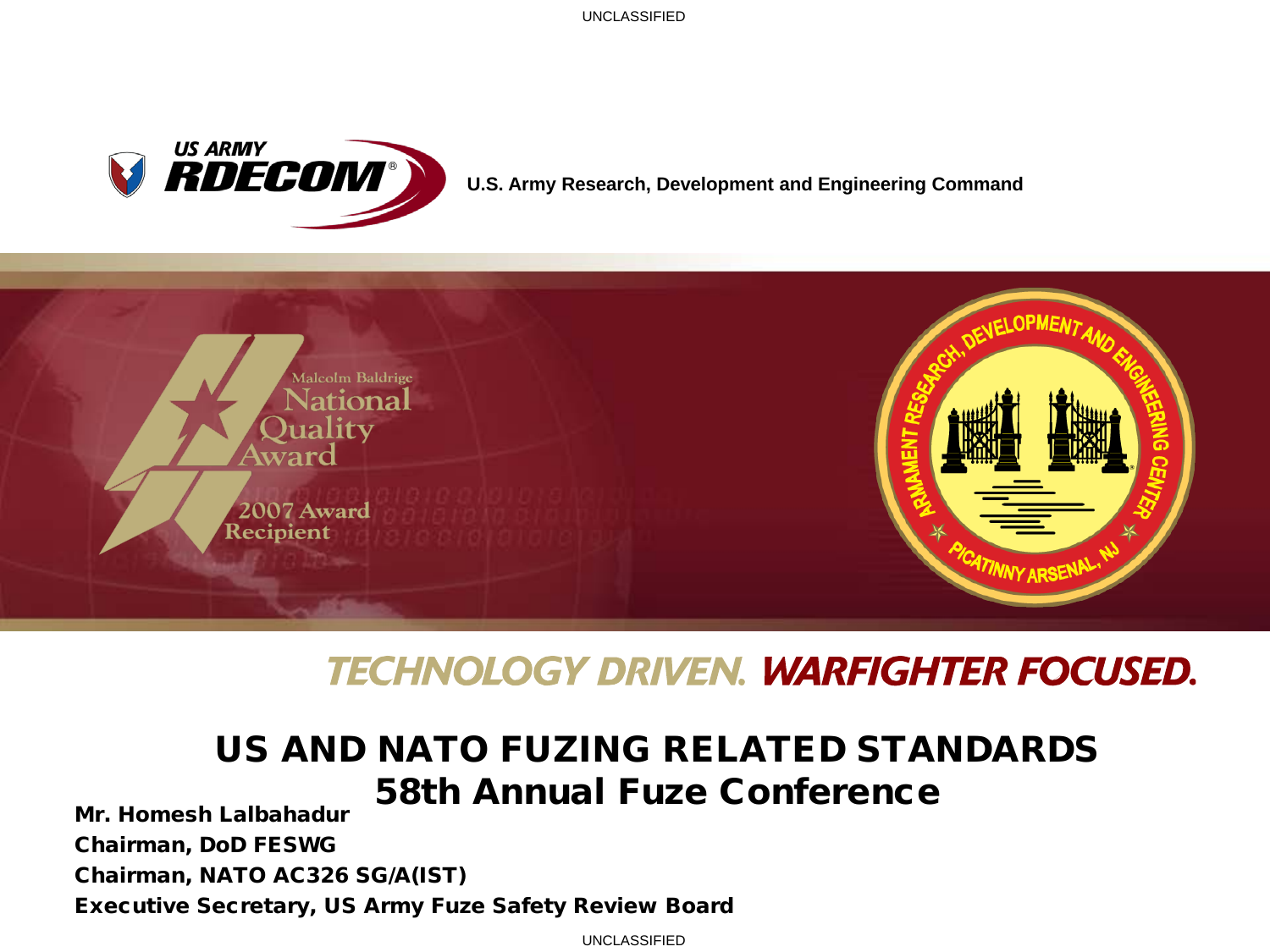

## Purpose of Presentation



- To appraise the fuze community of ongoing fuze standardization activities
- Explain the correlation between USA and NATO fuze standardization documents
- Assist project teams to prepare for fuze safety board/panel reviews

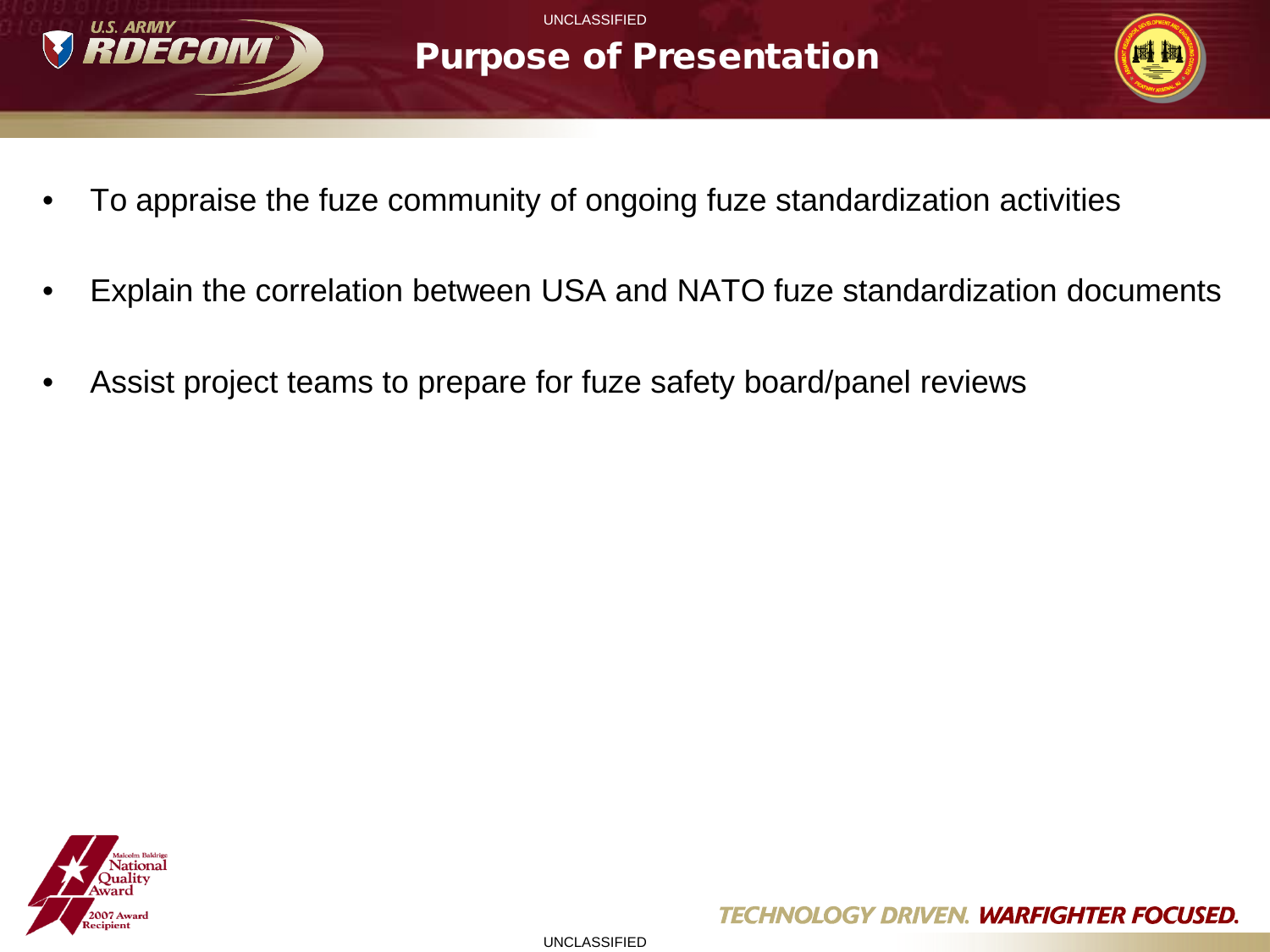

# Latest US Publications



- JOTP 50: Safety Design Requirements for Active Hazard Mitigation Device (AHMD) Employed to Address Fast and Slow Cook-off Thermal Threats
	- Design safety criteria for active mitigation devices employed in munitions for the purpose of reducing the severity of response when the munition is subjected to Insensitive Munitions (IM) thermal threat environments
- JOTP 51: Technical Manual for the Use Of Logic Devices in Safety Features
	- Safety design requirements for Safety Features (SFs) implemented with logic devices, such as programmable logic devices (PLDs), complex programmable logic devices (CPLDs), field programmable gate arrays (FPGAs), application specific integrated circuits (ASICs), microcontrollers, discrete logic, etc.
- JOTP 52: Guideline for Qualification of Fuzes, Safe And Arm (S&A) Devices, and Ignition Safety Devices (ISD)
	- Fuze level shock and environmental tests and associated sample sizes required for a fuze level safety qualification program
- JOTP 53: Electrical Stress Test (EST)



Breadboard level electrical tests to assess fuze electronics design safety margin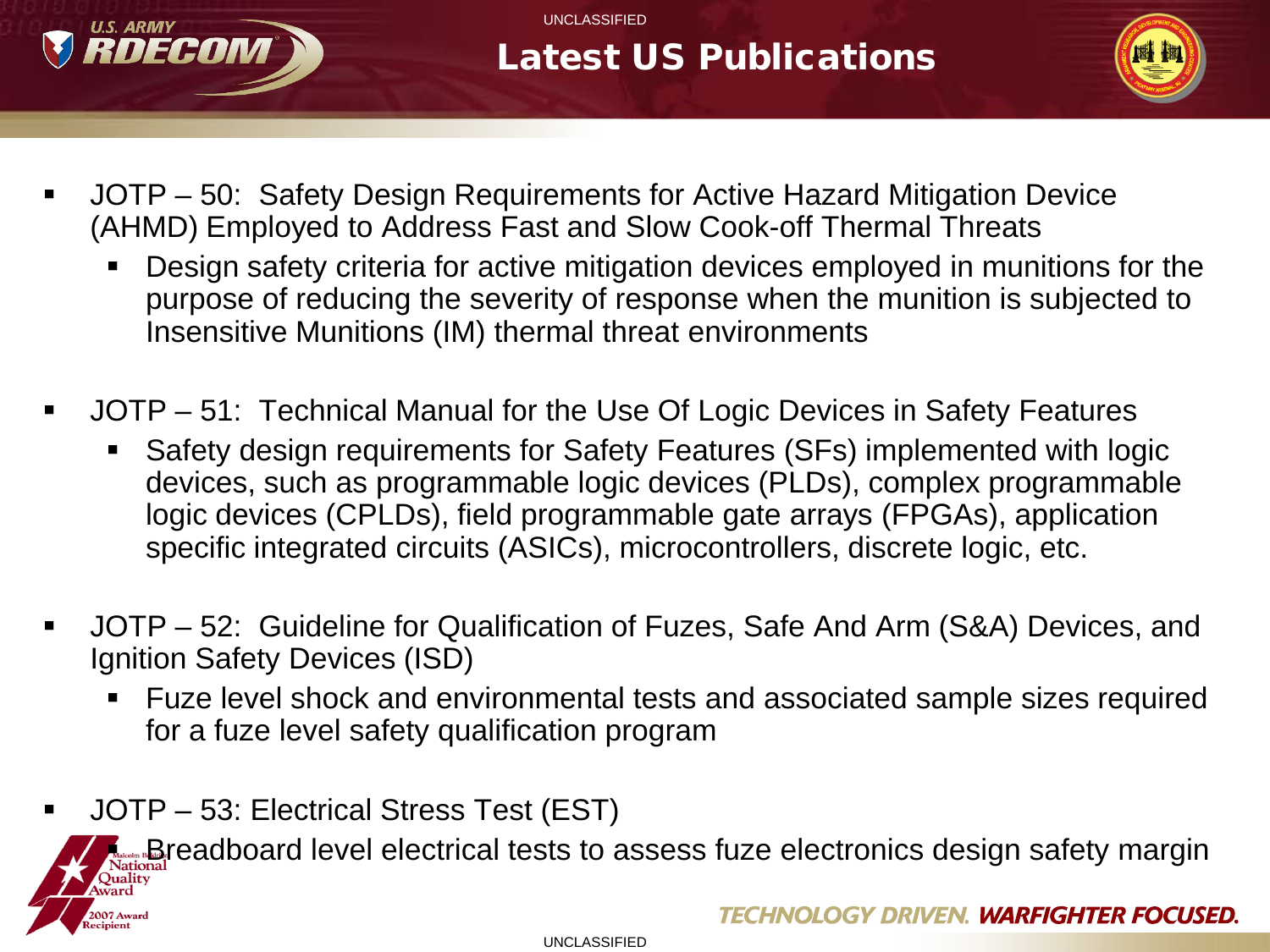

# Imminent US Publications



- MIL-HDBK-145D (US FUZE CATALOG):
	- Datasheets of qualified US Fuzes
	- Merged with catalog of obsolete US Fuzes (MIL-HDBK-146)
- MIL-STD-1316F
	- Updated list of permitted in-line explosives
	- Control of safety logic must be dedicated and isolated
	- Updated requirements for submunition fuzing
	- For inline fuzing (ESADs),three switches are mandatory
	- Electrical firing energy dissipation no longer tied to 30 minutes
	- Invokes JOTP-51 & 52

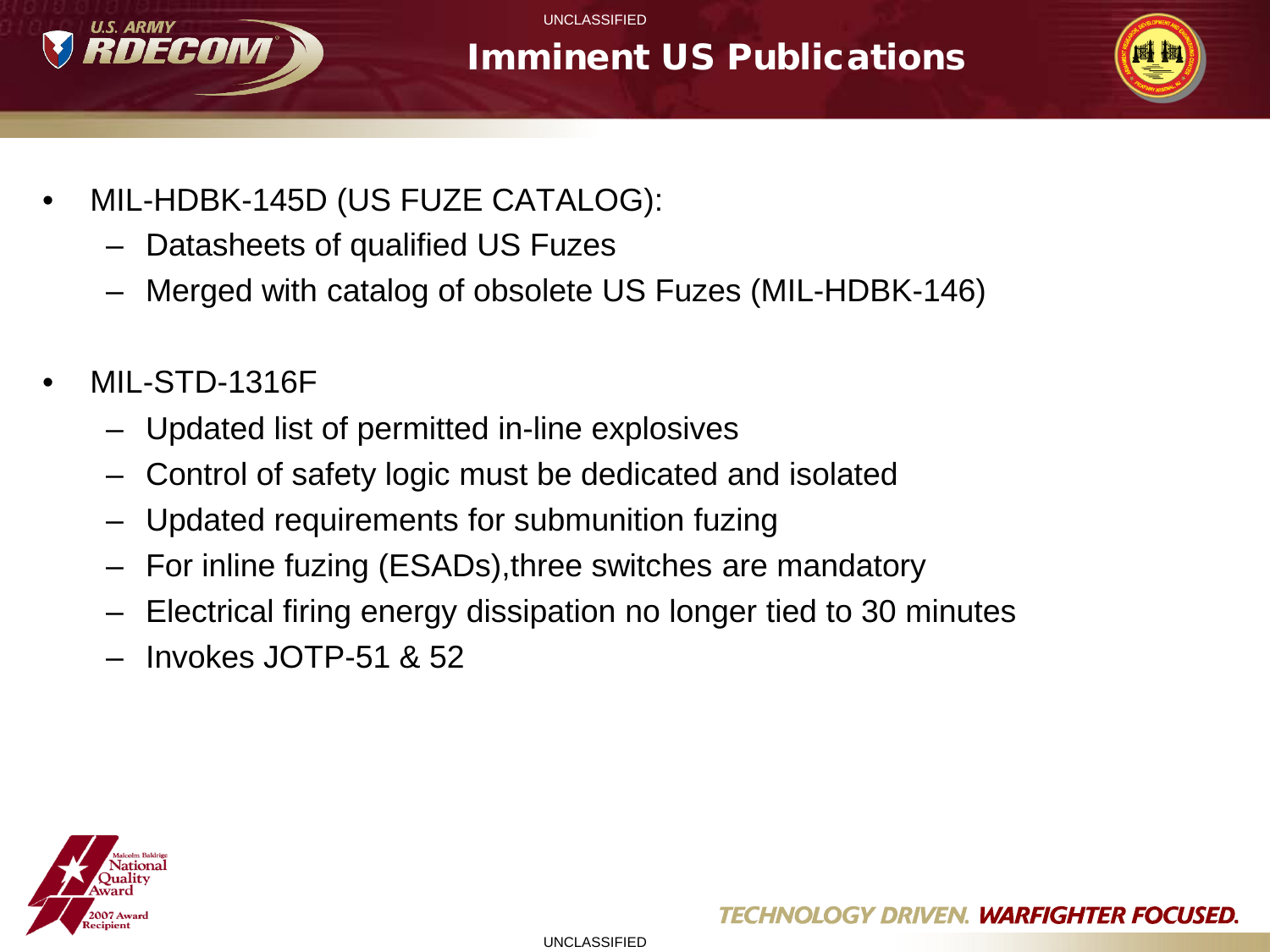

#### US Documents in Work



- MIL-STD-331D
	- Shock and environmental tests procedures
	- Statistical analysis methods
- MIL-DTL-23659G
	- Design specification for electric initiators
- Safety Design Requirements for Network Command Munitions
	- Covers wireless remote controlled off/on/off networked munitions
- Safety Design Requirements for Low Voltage Command Arm System for Distributed Fuzing
	- Addresses multi-point initiation fuzing for variable yield warheads
- Guidelines for Evaluation of Electronic Safety and Arming Systems
	- Merging of AFSRB and Navy WSESRB ESAD guidelines plus more

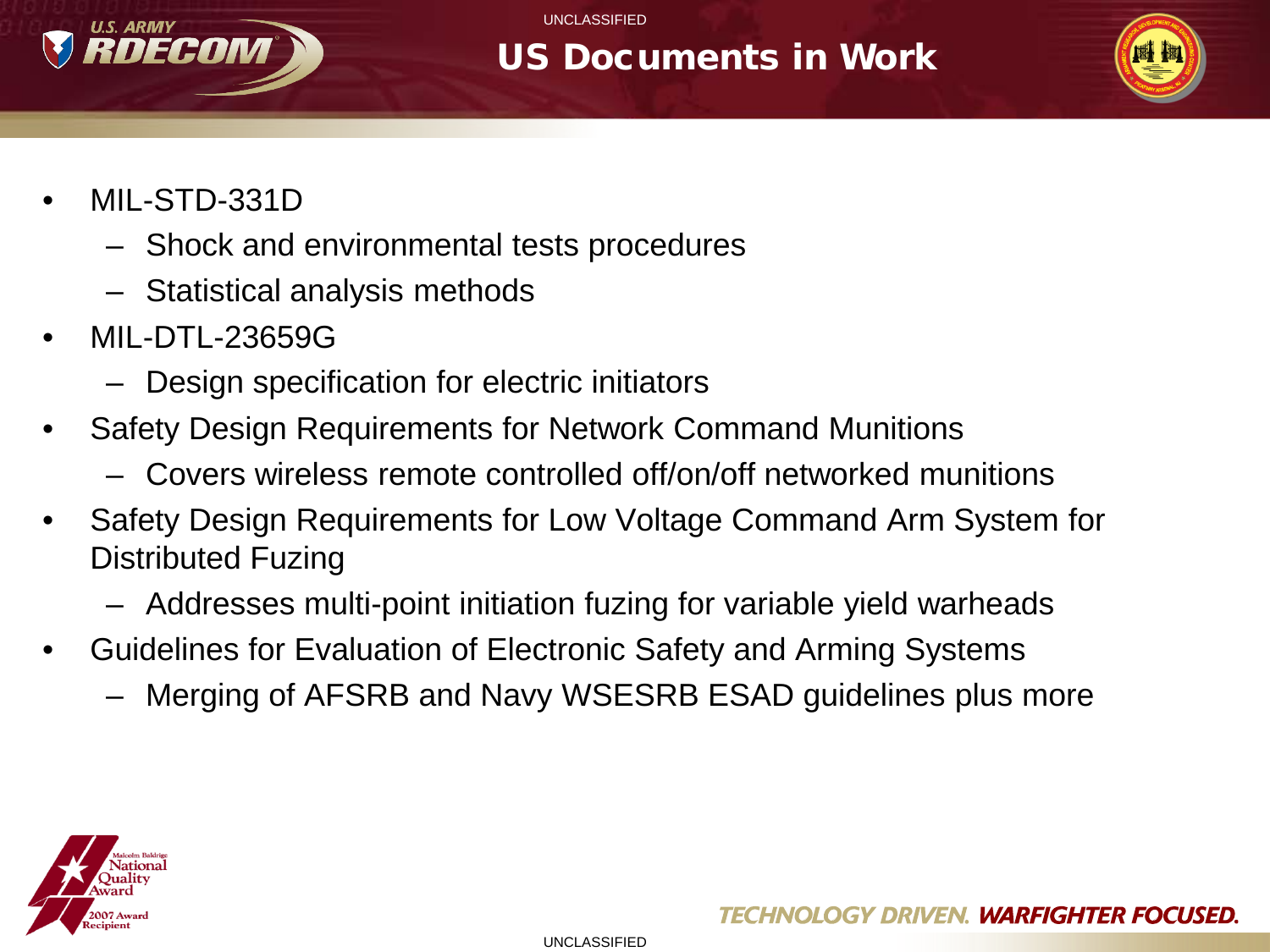

# $\mathbb{C}^{\mathsf{UNCLASSETED}}$ arison of Key US and NATO Fuze Documents



| US                                                                                                        | <b>NATO</b>                                                                                        |
|-----------------------------------------------------------------------------------------------------------|----------------------------------------------------------------------------------------------------|
| MIL-STD-1316 (Fuze safety design requirements)                                                            | STANAG 4187 & AOP-16                                                                               |
| MIL-STD-331 (Fuze safety test procedures)                                                                 | STANAG 4157 & AOP-20                                                                               |
| MIL-DTL-23659 (Qualification tests for EEDs)                                                              | STANAG 4560 & AOP-43                                                                               |
| MIL-STD-1901 (launch ignition system safety design<br>requirements)                                       | STANAG 4368                                                                                        |
| MIL-STD-1911 (safety design criteria for hand emplaced<br>munitions)                                      | STANAG 4497                                                                                        |
| JOTP-51 (Logic Devices)                                                                                   | Being incorporated into STANAG 4187                                                                |
| JOTP-52 (Fuze safety qualification test program)                                                          | Being Incorporated into STANAG 4157                                                                |
| JOTP-53 (Electrical stress test)                                                                          | Being incorporated into STANAG 4157 & AOP-20                                                       |
| No US document                                                                                            | STANAG 4369 & AOP-22 (inductive setting for large caliber)                                         |
| No US document                                                                                            | STANAG 4547 (inductive setting for medium caliber)                                                 |
| No US document                                                                                            | STANAG 4590 & AOP-60 (inductive setting for guided large<br>caliber)<br>NOTE: still in development |
| MIL-STD-333 (Nose Fuze Contours and Matching Projectile<br>Cavities for Artillery and Mortar Projectiles) | STANAG 2916                                                                                        |
| MIL-HDBK-145 (US Fuze Catalog)                                                                            | STANAG 4326 & AOP-8 (NATO Fuze Catalog)                                                            |



**TECHNOLOGY DRIVEN. WARFIGHTER FOCUSED.** 

UNCLASSIFIED